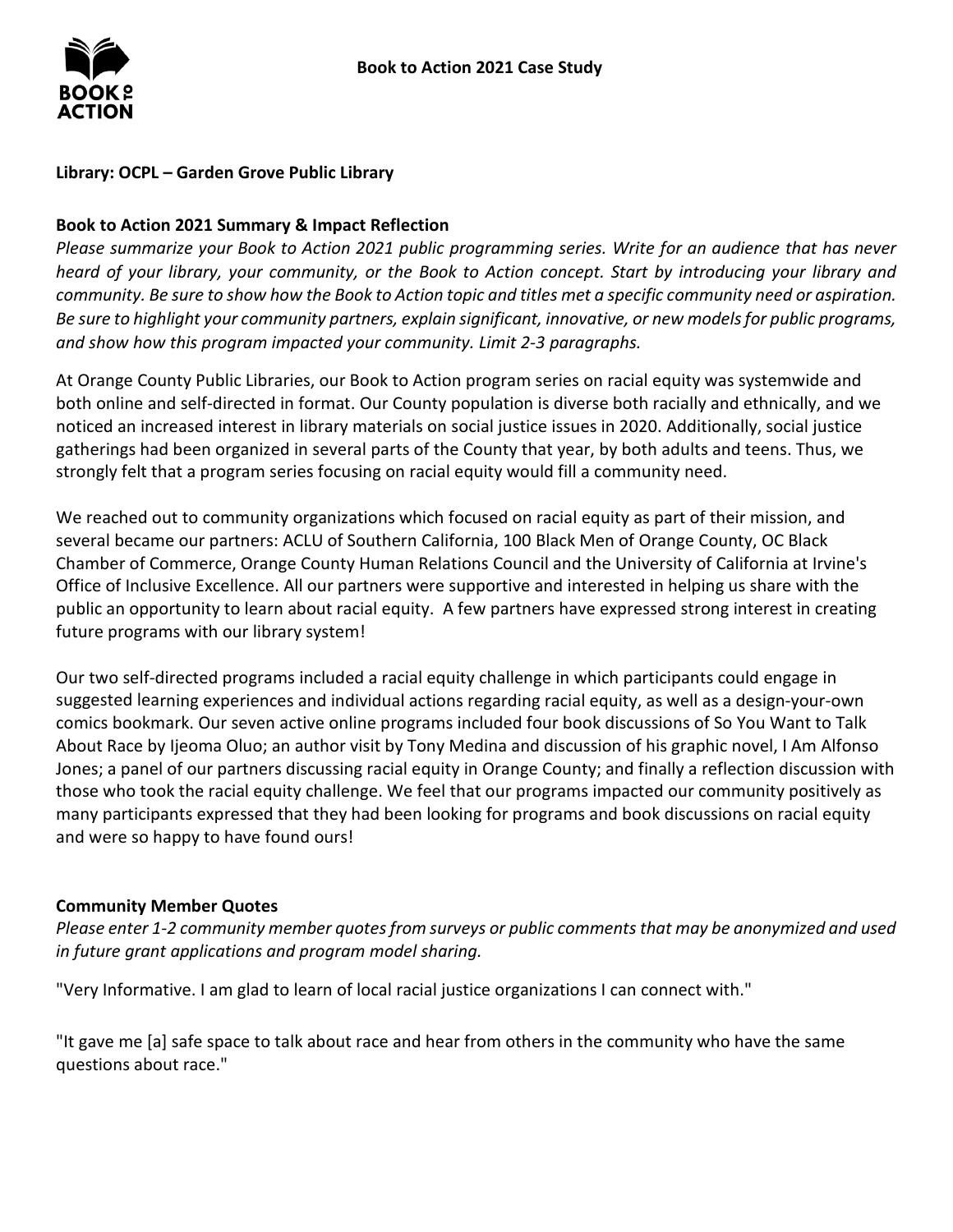#### **Impact on Professional Development**

*Please summarize how participating in the Book to Action 2021 initiative impacted you and your team's professional development. As a result of participating in this program, what skills did you or your team learn? What professionaltakeawayswould yousharewith otherslooking toimprove community engagementwithadults & intergenerational groups?*

Participating in Book to Action really helped all of us on the team to grow professionally in several ways. We learned how to work well as a team, especially how to include aspects of everyone's programming ideas while respectfully suggesting changes that may be needed. We also learned more about interacting in a sustained and ongoing way with community partners and incorporating their experience into our program planning. I think one of the most important things that we learned was that program participants will engage on different levels. While some will engage actively in group discussion, many prefer to listen and take things in. Both types of engagement are equally valid and can lead to participants making a lasting commitment to learning about a program's themes in the future.

#### **Final Words of Advice**

*What brief bit of advice (1-2 sentences) would you give to library staff members interested in coordinating a Book to Action or similar community engagement series for adults and intergenerational groups in their community?*

Take time to assess your community's needs and whether there are staff who are interested in working with you on the theme you're contemplating, as a program series is a very time-consuming (as well as very worthwhile!) undertaking. Also ask your library system to market your programs continuously on your Web site, on social media and in paper materials for branches to display.

**Total # Programs:** 9 **Total Attendance at Programs:** 190 **Book to Action URL(s): Book to Action Images: Please attach 1-2 images (.jpg or .png files only) that best represent your Book to Action 2021 series** *Sample File Name: BTA 2021 San Leandro Library Image 1.jpg*

**Image 1 File Name:** Book to Action Racial Equity Graphic Novel Author Talk.png **Image 1 Caption:** Book to Action Racial Equity Graphic Novel Author Talk social media post **Image 2 File Name:** Book to Action Racial Equity social media.png **Image 2 Caption:** Book to Action Racial Equity Virtual Book Discussion social media post

## **Book to Action Program Coordinator Name & Title:** Anna Dalin, Librarian I

**Contact:** anna.dalin@occr.ocgov.com

## **May others contact you with questions?** X Yes □ No

*California Center for the Book is a program of the [California](http://www.cla-net.org/) Library [Association,](http://www.cla-net.org/) supported in whole or in part by the U.S. Institute of [Museum](http://www.imls.gov/) and Library [Services](http://www.imls.gov/) under the provisions of the Library Services and Technology Act, administered in California by the [State](http://www.library.ca.gov/) [Librarian.](http://www.library.ca.gov/)*